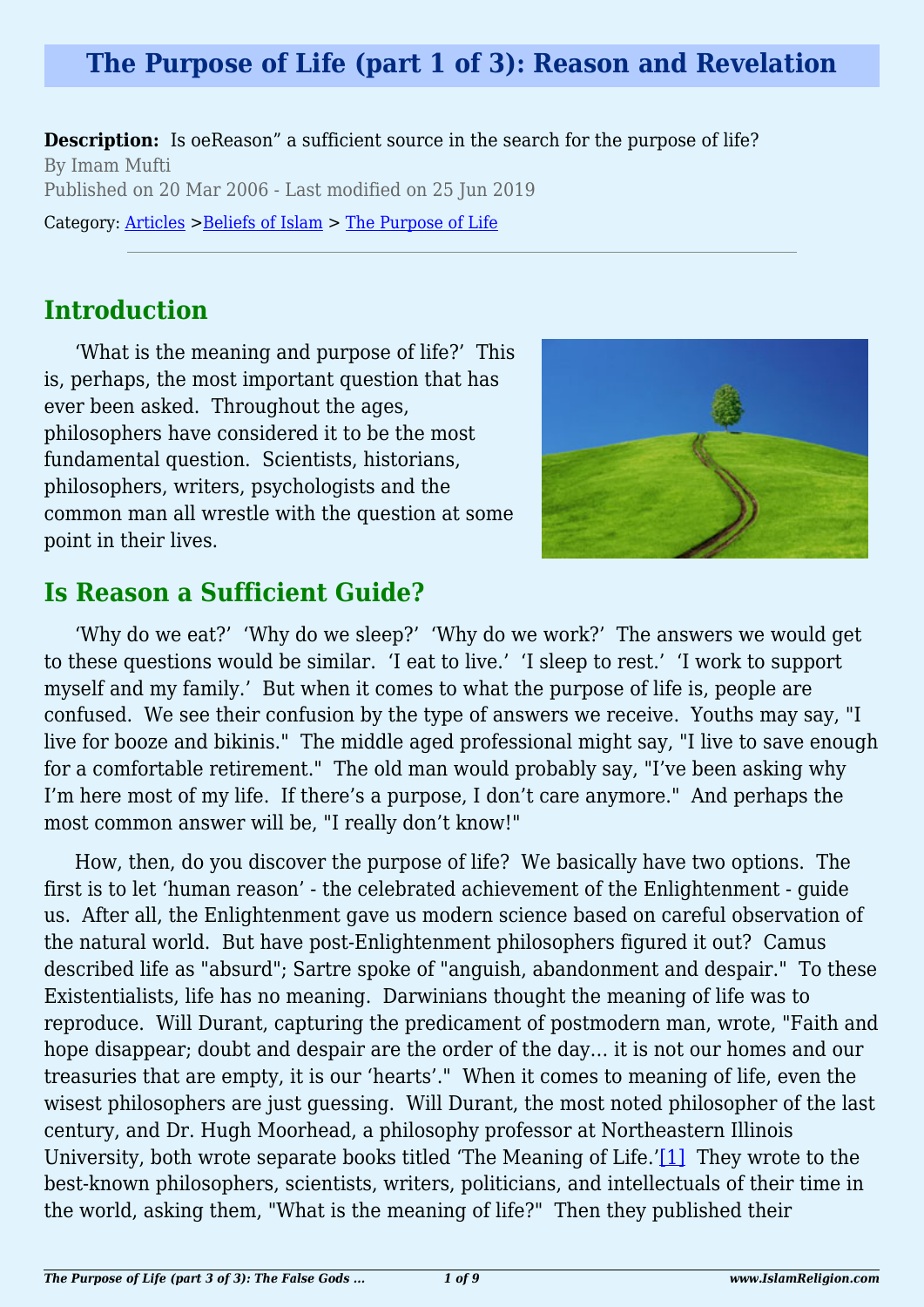responses. Some offered their best guesses, some admitted that they just made up a purpose for life, and others were honest enough to say they were clueless. In fact, a number of famous intellectuals asked the authors to write back and tell them if the purpose of life was discovered!

# **Let the Heavens "Speak"**

If the philosopher has no definitive answer, perhaps the answer can be found within the heart and mind that we ourselves possess. Have you ever looked at the open sky on a clear night? You will see an incalculable number of stars. Look through a telescope and you will see gigantic spiral galaxies, beautiful nebula where new stars are being formed, the remnants of ancient supernova explosion created in a star's final death throes, the magnificent rings of Saturn and the moons of Jupiter. Is it possible not to be moved by the sight of these countless stars in the night sky shining like diamond dust on a bed of black velvet? Multitudes of stars beyond stars, stretching back; becoming so dense that they appear to merge into delicate wisps of sparkling mist. The grandeur humbles us, thrills us, inspires a craving for investigation, and calls for our contemplation. How did it come into being? How are we related to it, and what is our place in it? Can we hear the heavens "speak" to us?

**"In the creation of the heavens and the earth and the alternation of the night and the day, there are surely signs for all who are endowed with insight, who remember God when they stand, and when they sit, and when they lie down to sleep, and reflect on the creation of the heavens and the earth: "O our Lord, You have not created this without meaning and purpose. Limitless art You in Your glory…" (Quran 3:190-191)**

When we read a book, we accept that an author exists. When we see a house, we accept that a builder exists. Both of these things were made with a purpose by those who made them. The design, order, and complexity of the universe as well as the world around us are evidence of the existence of a supreme intelligence, a perfect designer. All the heavenly bodies are controlled by precise laws of physics. Can there be laws without a lawmaker? Rocket scientist Dr. von Braun said: "The natural laws of the universe are so precise that we have no difficulty building a spaceship to fly to the moon and can time the flight with the precision of a fraction of a second. These laws must have been set by somebody." Paul Davies, a professor of physics, concludes that man's existence is not a mere quirk of fate. He states: "We are truly meant to be here." And he says regarding the universe: "Through my scientific work, I have come to believe more and more strongly that the physical universe is put together with an ingenuity so astonishing that I cannot accept it merely as a brute fact. There must, it seems to me, be a deeper level of explanation." The universe, the earth, and living things on the earth all give silent testimony to an intelligent, powerful Creator.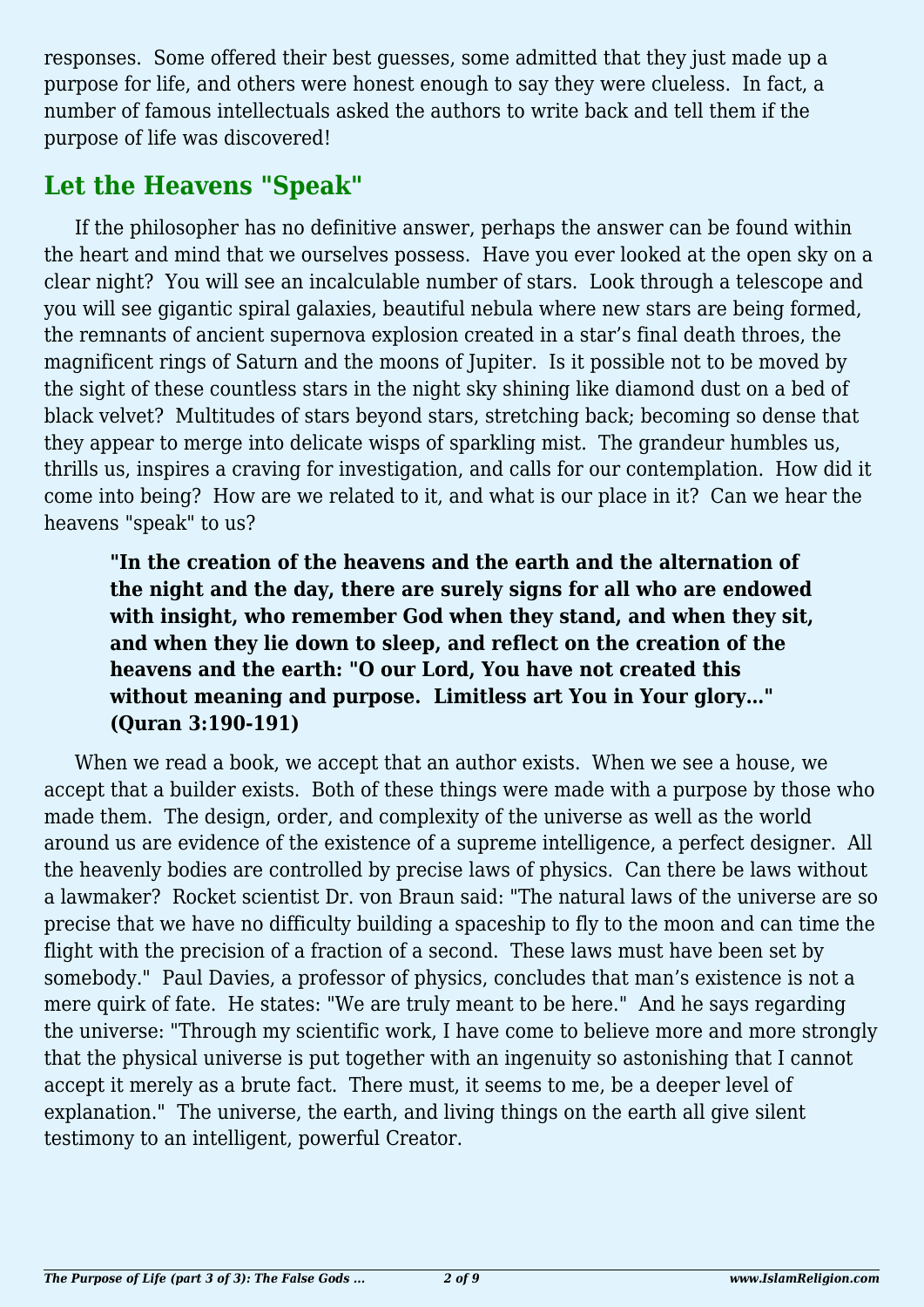

Figure 2 Central region of the Trifid Nebula taken by the Gemini Telescope on Mauna Kea on the Big Island of Hawaii, June 5, 2002. Located in the constellation of Sagittarius, the beautiful nebula is a much-photographed, dynamic cloud of gas and dust where stars are being born. One of the massive stars at the nebula's center was born approximately 100,000 years ago. The nebula's distance from the Solar System is generally agreed to be somewhere between 2,200 to 9,000 light years away.

Image courtesy of Gemini Observatory Image/GMOS Commissioning Team.

If we were made by a Creator, then surely that Creator must have had a reason, a purpose, in creating us. Thus, it is important that we seek to know God's purpose for our existence. After coming to the realization of this purpose, we can choose whether we want to live in harmony with it. But is it possible to know what is expected from us left to our own devices without any communication from the Creator? It is natural that God Himself would inform us of this purpose, especially if we are expected to fulfill it.

### **Alternative to Speculation: Ask God**

This brings us to the second option: the alternative to speculation about the meaning and purpose of life is revelation. The easiest way to discover the purpose of an invention is to ask the inventor. To discover the purpose of your life, ask God.

<span id="page-2-0"></span>Endnotes:

[\[1\]](#page-0-0) "On the Meaning of Life" by *Will Durant*. Pub: Ray Long & Richard R. Smith, Inc. New York 1932 and "The Meaning of Life" by *Hugh S. Moorhead* (ed.). Pub: Chicago Review Press, 1988.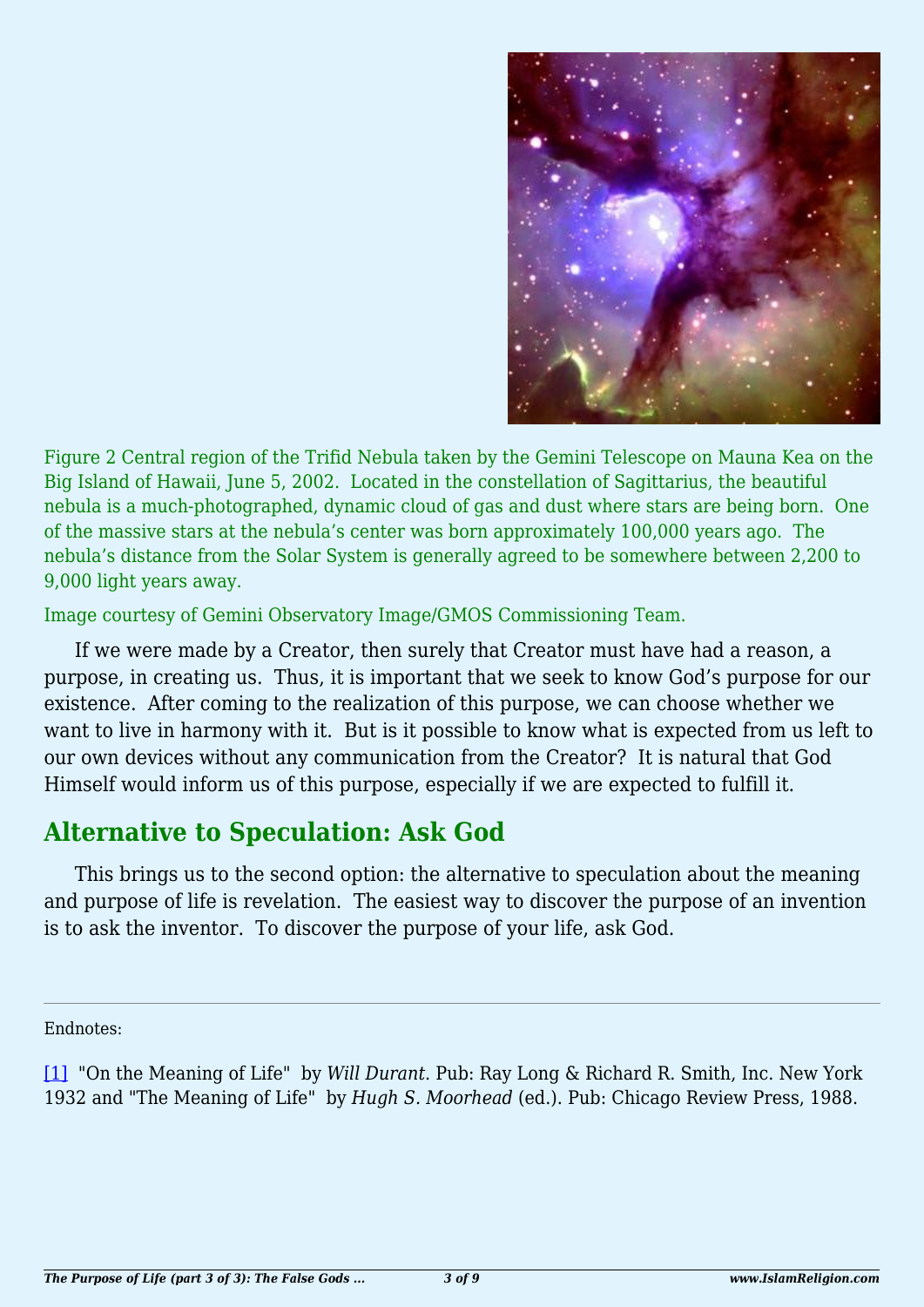## **The Purpose of Life (part 2 of 3): The Islamic Viewpoint**

**Description:** The explanation Islam gives to the meaning of life, and a short discussion on the meaning of worship.

By Imam Mufti Published on 20 Mar 2006 - Last modified on 25 Jun 2019 Category: [Articles](http://www.islamreligion.com/articles/) >[Beliefs of Islam](http://www.islamreligion.com/category/48/) > [The Purpose of Life](http://www.islamreligion.com/category/52/)

### **Can Christianity Answer the Question?**

In Christianity, the meaning of life is rooted in faith in the gospel of Jesus Christ, in finding Jesus as Savior. "*For God so loved the world that he gave his only son, that whoever believes in him should not perish but have eternal life*." However, the proposition is not without serious problems. First, if this is the purpose of creation and the precondition for eternal life, why was it not taught by the prophets to all the nations of the world? Second, had God turned into man close to the time of Adam all mankind would have had an equal chance to eternal life, unless those before the time of Jesus had another purpose for their existence! Third, how can people today who have not heard of Jesus fulfill the Christian purpose of creation? Naturally, such a purpose is too narrow and goes against divine justice.

### **The Answer**

Islam is the response to humanity's search for meaning. The purpose of creation for all men and women for all times has been one: to know and worship God.

The Quran teaches us that every human being is born conscious of God,

**"(Remember) when your Lord extracted from the loins of Adam's children their descendants and made them testify [saying]: 'Am I not your Lord?' They said: 'Yes, we testify to it.' (This was) in case you say on the Day of Judgment: 'We were unaware of this.' Or you say: 'It was our ancestors who worshipped others besides God and we are only their descendants. Will you then destroy us for what those liars did?'"(Quran 7:172-173)**

The Prophet of Islam teaches us that God created this primordial need in human nature at the time Adam was made. God took a covenant from Adam when He created him. God extracted all of Adam's descendants who were yet to be born, generation after generation, spread them out, and took a covenant from them. He addressed their souls directly, making them bear witness that He was their Lord. Since God made all human beings swear to His Lordship when He created Adam, this oath is imprinted on the human soul even before it enters the fetus, and so a child is born with a natural belief in the Oneness of God. This natural belief is called *fitra* in Arabic. Consequently, every person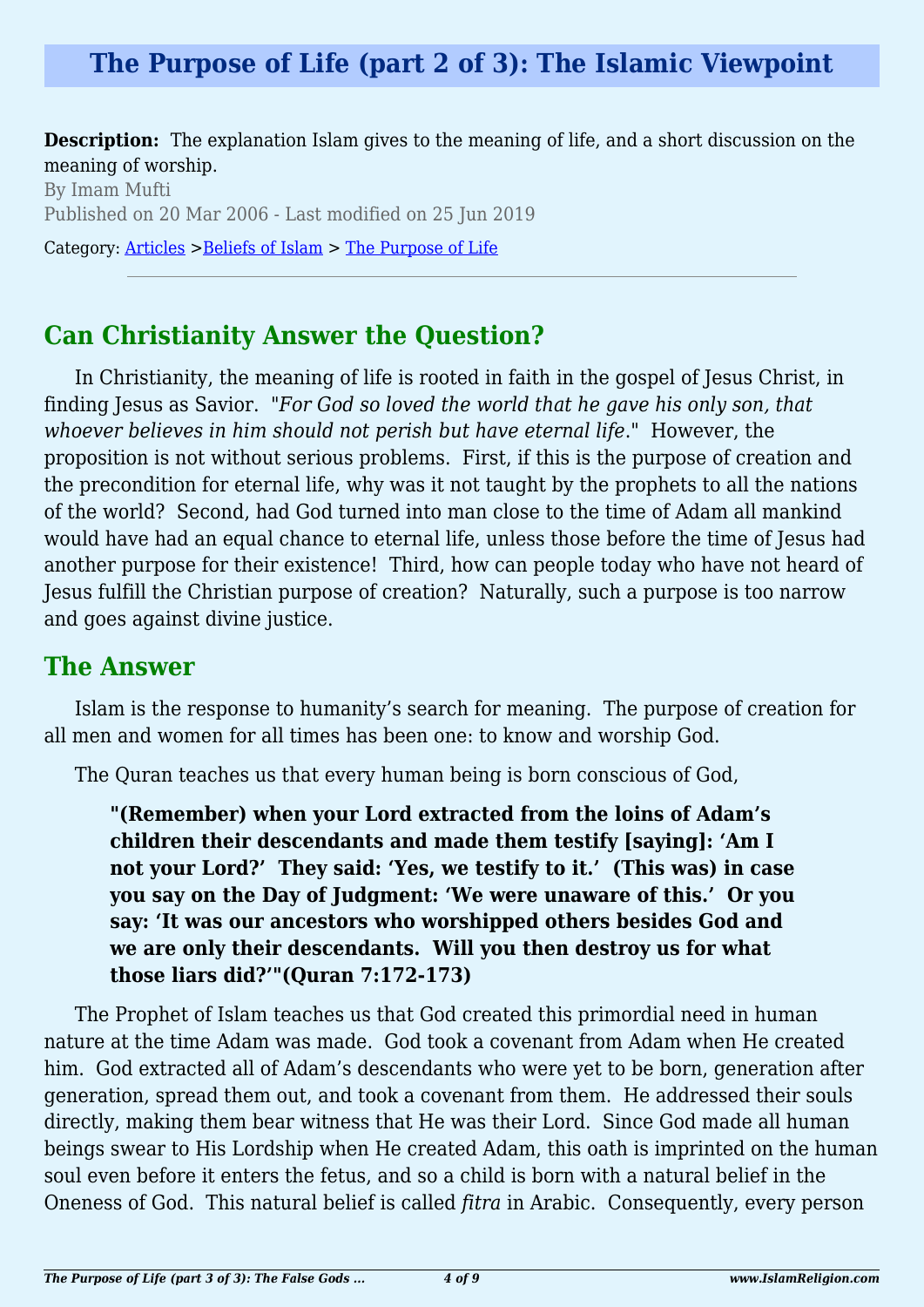carries the seed of belief in the Oneness of God that lies deeply buried under layers of negligence and dampened by social conditioning. If the child were left alone, it would grow up conscious of God - a single Creator - but all children are affected by their environment. The Prophet of God said,

<span id="page-4-0"></span>"Each child is born in a state of 'fitra', but his parents make him a Jew or a Christian. It is like the way an animal gives birth to a normal offspring. Have you noticed any young born mutilated before you mutilate them?"**[\[1\]](#page-5-0)**



Figure 1 The marvel of life. An unborn fetus sucking its thumb.

So, just as the child's body submits to physical laws, set by God in nature, its soul submits naturally to the fact that God is its Lord and Creator. However, its parents condition it to follow their own way, and the child is not mentally capable of resisting it. The religion which the child follows at this stage is one of custom and upbringing, and God does not hold it to account for this religion. When a child matures into an adult, he or she must now follow the religion of knowledge and reason. As adults, people must now struggle between their natural disposition towards God and their desires in order to find the correct path. The call of Islam is directed to this primordial nature, the natural disposition, the imprint of God on the soul, the *fitra*, which caused the souls of every living being to agree that He Who made them was their Lord, even before the heavens and earth were created,

### **"I did not create the jinn and mankind except for My worship." (Quran 51:56)**

According to Islam, there has been a basic message which God has revealed through all prophets, from the time of Adam to the last of the prophets, Muhammad, peace be upon them. All the prophets sent by God came with the same essential message:

### **"Indeed, We have sent a messenger to every nation (saying), 'Worship God and avoid false gods...'" (Quran 16:36)**

The prophets brought the same answer to mankind's most troubling question, an answer that addresses the yearning of the soul for God.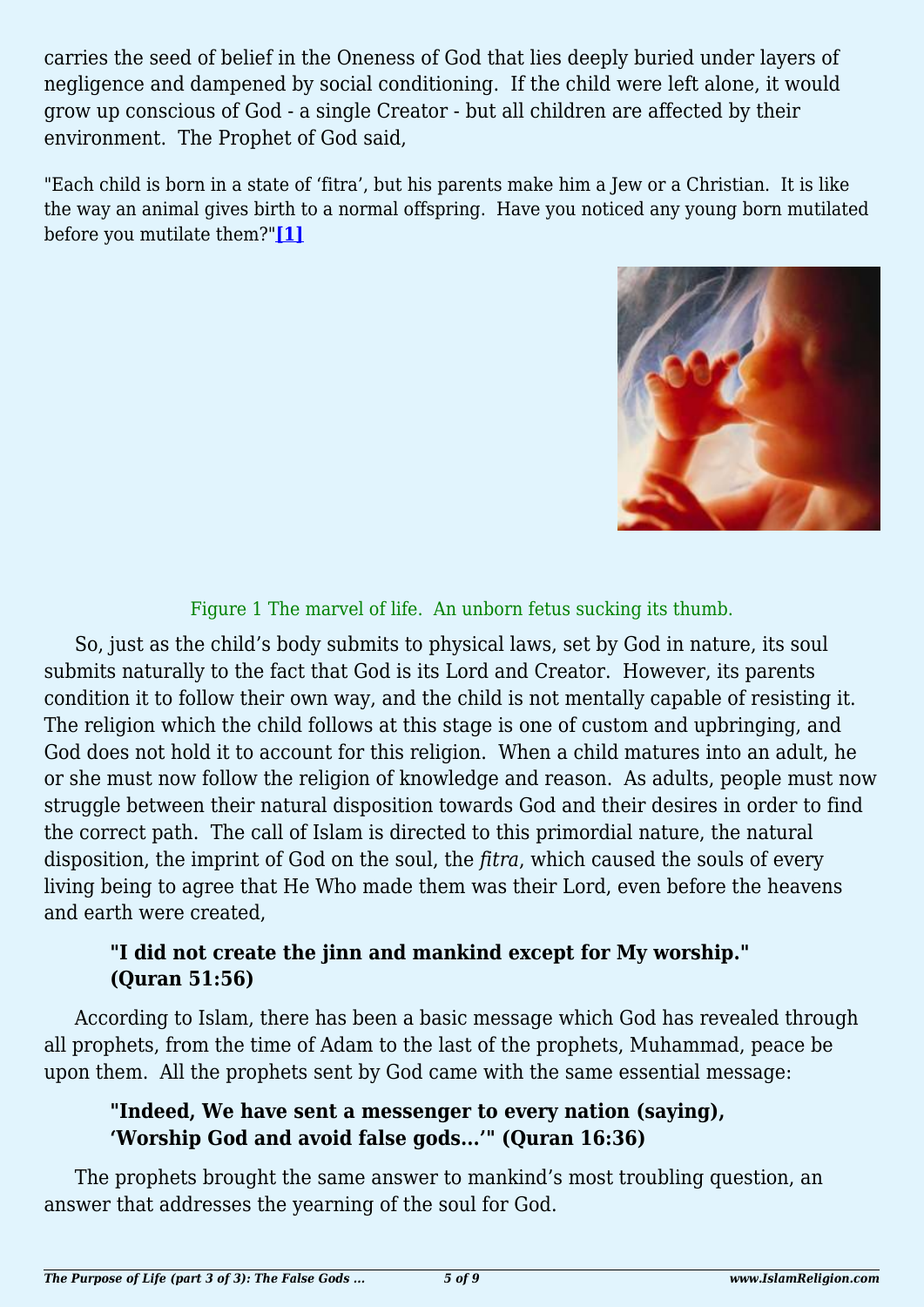### **What is Worship?**

'Islam' means 'submission', and worship, in Islam, means 'obedient submission to the will of God.'

Every created being 'submits' to the Creator by following the physical laws created by God,

### **"To Him belongs whosoever is in the heavens and the earth; all obey His will." (Quran 30:26)**

They, however, are neither rewarded nor punished for their 'submission', for it involves no will. Reward and punishment are for those who worship God, who submit to the moral and religious Law of God of their own free will. This worship is the essence of the message of all the prophets sent by God to mankind. For example, this understanding of worship was emphatically expressed by Jesus Christ,

#### **"None of those who call me 'Lord' will enter the kingdom of God, but only the one who does the will of my Father in heaven."**

'Will' means 'what God wants human beings to do.' This 'Will of God' is contained in the divinely revealed laws which the prophets taught their followers. Consequently, obedience to divine law is the foundation of worship. Only when human beings worship their God by submitting to His *religious* law can they have peace and harmony in their lives and the hope for heaven, just like the universe runs in harmony by submitting to the *physical* laws set by its Lord. When you remove the hope of heaven, you remove the ultimate value and purpose of life. Otherwise, what difference would it really make whether we live a life of virtue or vice? Everyone's fate would be the same anyway.

Endnotes:

<span id="page-5-0"></span>[\[1\]](#page-4-0) *Saheeh Al-Bukhari, Saheeh Muslim.* The Arabs would cut the ears of camels and the likes as a service to their gods in pre-Islamic times.

# **The Purpose of Life (part 3 of 3): The False Gods of Modernity**

**Description:** Modern society has created false gods which it serves, throwing the world into chaos.

By Imam Mufti Published on 20 Mar 2006 - Last modified on 25 Jun 2019

Category: [Articles](http://www.islamreligion.com/articles/) >[Beliefs of Islam](http://www.islamreligion.com/category/48/) > [The Purpose of Life](http://www.islamreligion.com/category/52/)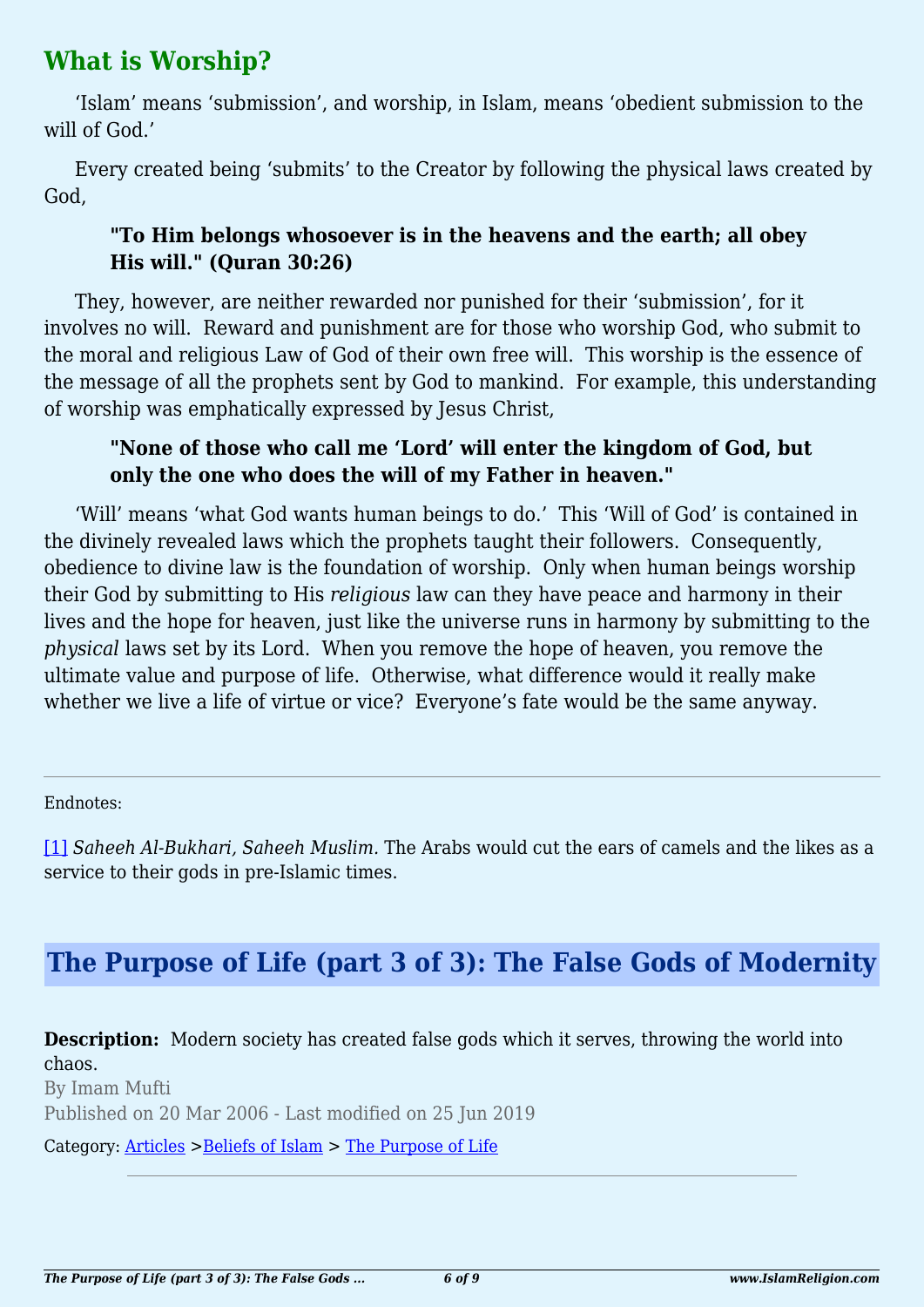### **Who Needs Worship?**

God is in no need of our worship, it is mankind that needs to worship God. If no-one were to worship God, it would not take away from His glory in any way, and if all of mankind were to worship Him, it would not add to His glory. It is we, who are in need of God:

**"I need no provision from them, neither do I need that they should feed Me for, surely, God Himself is the Provider of all sustenance, the Possessor of mighty power." (Quran 51:57-58)**

**"…But God is Rich, and it is you that are poor..." (Quran 47:38)**

# **How to Worship God: And Why.**

God is worshipped by obeying the laws He revealed through the prophets. For example, in the Bible, Prophet Jesus made obedience to the divine laws the key to paradise:

"If you want to enter into life, keep the commandments." (Matthew 19:17).

Also Prophet Jesus is reported in the Bible to have insisted on strict obedience to the commandments, saying:

"Whoever therefore breaks one of the least of these commandments, and teaches men so, shall be called least in the kingdom of heaven; but whoever does and teaches them, he shall be called great in the kingdom of heaven." (Matthew 5:19)

Why do human beings need to worship God by obeying the divinely revealed laws? The answer is simple. Obedience to divine law brings peace to this life and salvation in the next.

Divine laws provide human beings a clear code to guide every sphere of human life and interaction. Since the Creator alone knows best what is best for His creation, His laws protect the human soul, body, and society from harm. In order for human beings to fulfill their purpose of creation, they must worship God by obeying His commandments.

# **The False Gods of Modernity**

God is Who gives meaning and orientation to life. On the other hand, modern life lacks a single center, a single orientation, a single goal, a single purpose. It has no common principle or guideline.

Since Islam considers a god to be an entity that is served out of love, deep respect, and anticipation of reward, one can say that the modern world serves many gods. The gods of modernity give meaning and context to the life of modern man.

We live in a house of language, and our words and expressions are the windows through which we look out at the world. Evolution, nationalism, feminism, socialism, Marxism, and, depending on how they are employed, democracy, freedom, and equality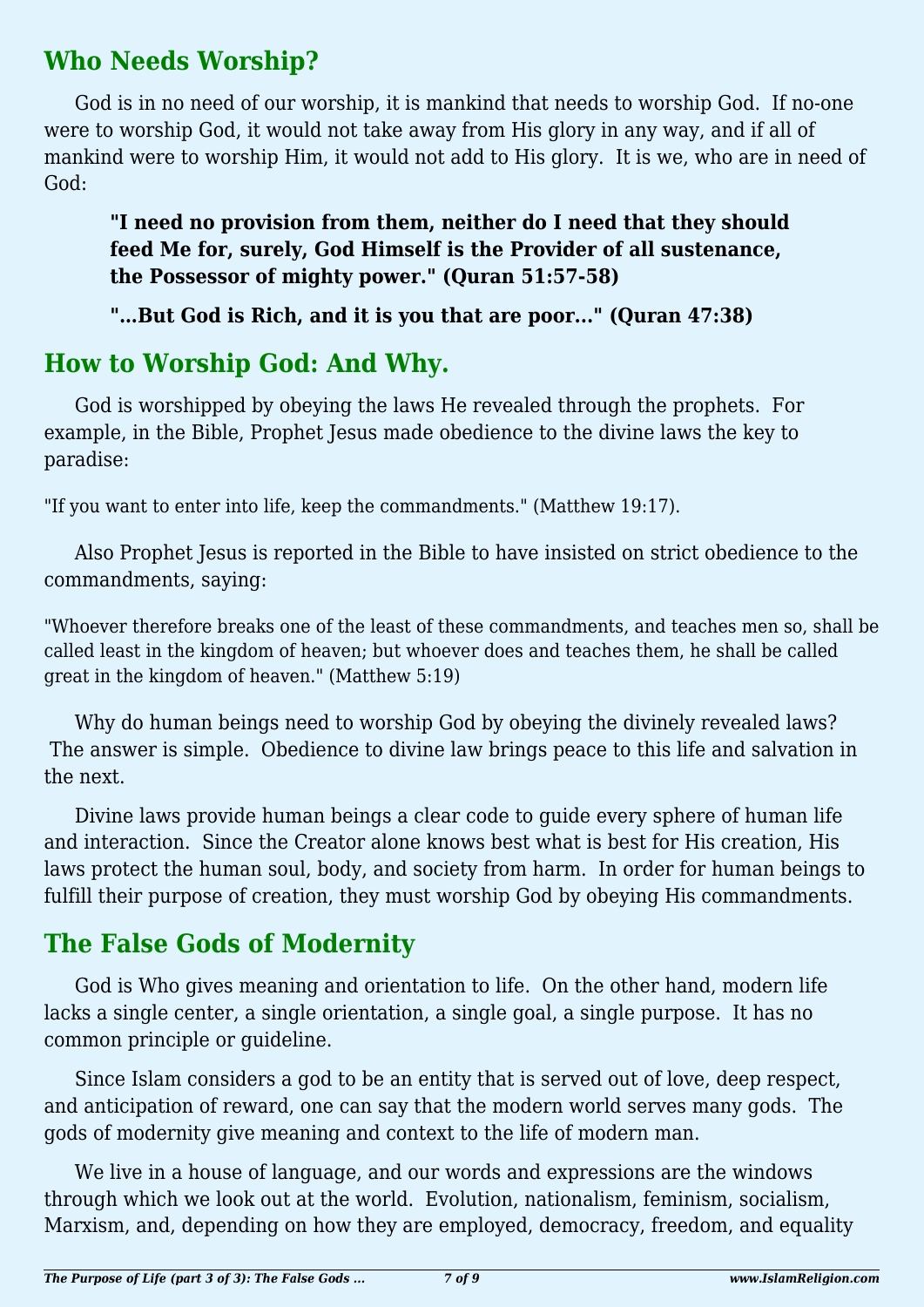can be listed among the indefinable ideologies of modern times. "Plastic words," to borrow the words of Uwe Poerksen, a German linguist, have been used to usurp God's power and authority to shape and define the goal of society, or even of humanity itself. These words have connotations with a 'feel good' aura. Indefinable words become a limitless ideal. By making the ideal limitless, unlimited needs are awakened, and once these needs are awakened, they appear to be 'self-evident.'

As it is easy to fall into the habit of worshipping false gods, people then have no protection against the multiplicity of gods that modern ways of thinking demand that they serve. The "plastic words" give great power to those 'prophets' who speak on their behalf, because they speak in the name of 'self-evident' truths, so other people keep silent. We must follow their authority; the axiomatic pundits who lay down the Law for our health, welfare, well-being, and education.

The window of modernity through which we perceive reality today is marked by cracks, smudges, blind spots, and filters. It covers the reality. And the reality is that people have no real need except toward God. But nowadays, these empty 'idols' have become the objects of people's devotion and worship, as the Quran states:

#### **"Have you not seen the one who takes his desires as his god?..." (Quran 45:23)**

Each of these "plastic words" makes other words appear primitive and out-of-date. 'Believers' in idols of modernity are proud of worshipping these gods; friends and colleagues consider them enlightened for doing so. Those who still insist on holding onto the "old" God can cover up the embarrassment of doing so by worshipping the new 'modern' gods along with Him. Obviously, many people who claim to worship the "old-fashioned" God will twist His teachings in this event, so that He also seems to be telling us to serve these "plastic words."

The worship of false gods entails the corruption not only of individuals and society, but also of the natural world. When people refuse to serve and worship God as He has asked them to serve Him, they cannot fulfill the functions for which He has created them. The result is that our world becomes ever more chaotic, just as the Quran tells us:

#### **"Corruption has appeared in the land and the sea because of what the hands of people have earned." (Quran 30:41)**

Islam's answer to the meaning and purpose of life fulfills the fundamental human need: a return to God. However, everyone is going back to God willy-nilly, so the question is not merely going back, but how one goes back. Will it be in shameful agonizing chains awaiting punishment, or joyful and grateful humility for that which God has promised? If you await the latter, then through the Quran and the teachings of Prophet Muhammad, God guides people back to Him in a manner that will ensure their eternal happiness.

The web address of this article: